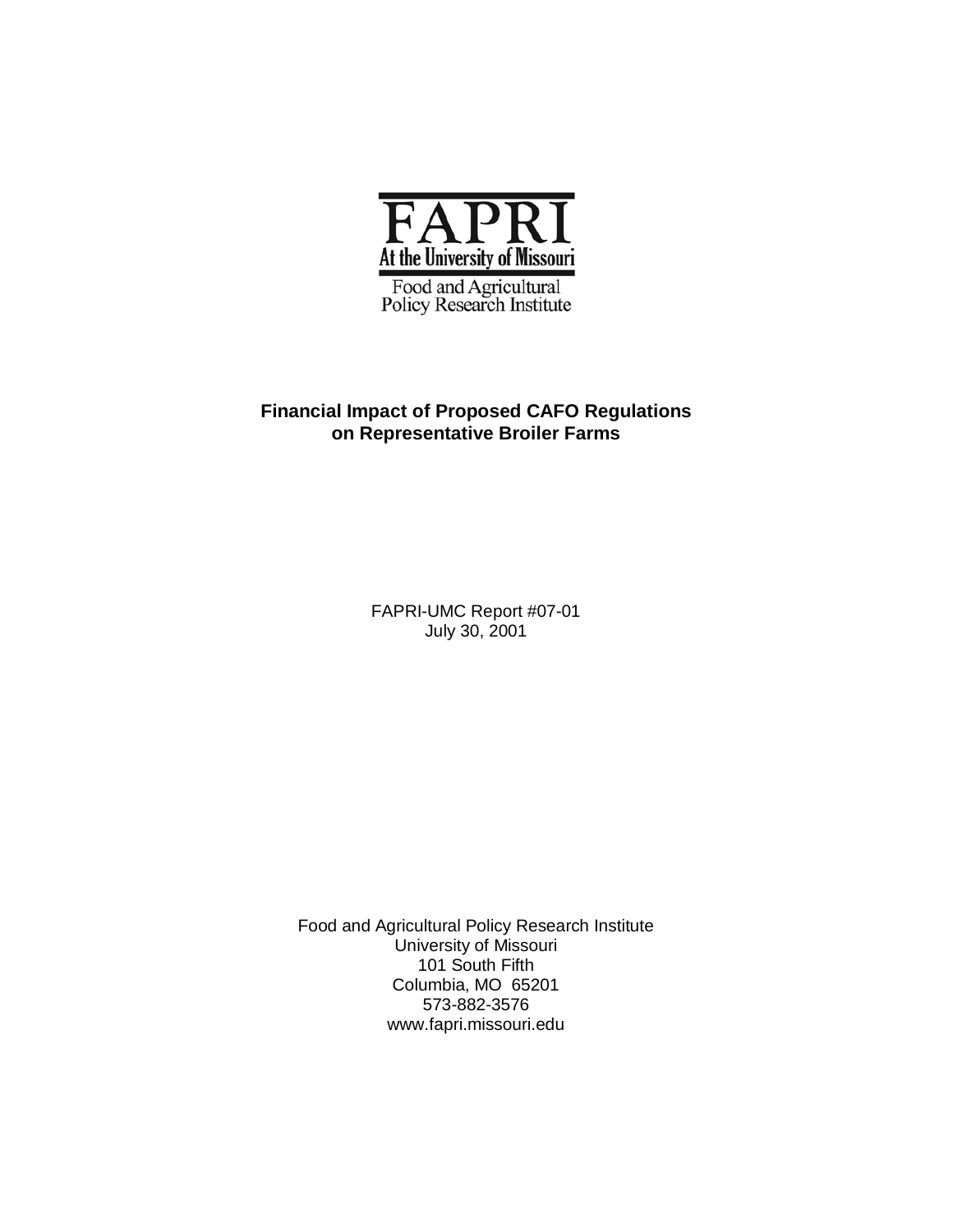# July, 2001 **Financial Impact of Proposed CAFO Regulations on Representative Broiler Farms**

This report summarizes FAPRI's preliminary analysis of the farm level impacts of the U.S. Environmental Protection Agency's (EPA) proposed Concentrated Animal Feeding Operation (CAFO) regulations on the broiler industry. This analysis is presented primarily as an alternative method for determining farm level impacts of imposing CAFO regulations.

## Representative Farm Approach

The analytical procedure used in this study is based on the representative farm concept. FAPRI has been working closely with two joint panels of broiler growers and integrator representatives since late 1998 to better understand and appropriately model the financial performance of broiler operations under specific conditions. Imbedded in these farms are real world conditions experienced by growers in southwestern Missouri, reflective of localized production and nutrient management practices, grower contract terms, loan terms, asset values, cost structures, etc. For more information on this approach consult the baseline of financial performance published in Missouri Representative Farms Financial Projections, FAPRI-UMC Report #04-01: June 2001 at http://www.fapri.missouri.edu.

Table one summarizes key characteristics of the two representative broiler farms used in this analysis. In addition to representing distinct areas within the southwestern Missouri broiler production region, these farms have different size capacities and contract with different integrators.

Both of these farms are also engaged in non-broiler enterprises, essentially equal in size. For cost analysis, it is generally appropriate to apply enterprise specific costs only to the associated

| Table 1. Key Characteristics of Representative Broiler Farms in 2000. |               |           |  |  |
|-----------------------------------------------------------------------|---------------|-----------|--|--|
|                                                                       | <b>Farm A</b> | Farm B    |  |  |
|                                                                       | McDonald      | Barry     |  |  |
| Location (Missouri counties)                                          | Newton        | Lawrence  |  |  |
| Broiler houses (number)                                               | 4             | 6         |  |  |
| Maximum inventory (number of birds)                                   | 84,000        | 137,400   |  |  |
| Annual broiler sales (number of birds)                                | 503,994       | 906,462   |  |  |
| Litter production (tons/yr)                                           | 480           | 720       |  |  |
|                                                                       |               |           |  |  |
| Acres operated (perennial forages)                                    | 200           | 160       |  |  |
| Cow-calf enterprise (number of cows)                                  | 50            | 50        |  |  |
| Fescue grass hay (acres)                                              | 40            | 65        |  |  |
| Fescue grass seed (acres)                                             | $\mathbf{0}$  | 65        |  |  |
|                                                                       |               |           |  |  |
| Market value of broiler housing/equipment                             | \$360,000     | \$460,000 |  |  |
| Value of total farm assets (operator owned)                           | \$542,000     | \$722,000 |  |  |
| <b>Broiler receipts</b>                                               | \$88,703      | \$169,416 |  |  |
| Broiler receipts (as % of total farm receipts)                        | 78            | 85        |  |  |
| Broiler direct expenses (as % of farm expenses)                       | 62            | 61        |  |  |
| Broiler housing payment (as % of receipts)                            | 24.2          | 16.2      |  |  |
|                                                                       |               |           |  |  |

enterprise, as opposed to the whole farm. However, on these farms it is expected that the beef and forage enterprises have little impact on the overall analysis of broiler specific CAFO costs, due to the relative share of the broiler enterprise.

For simulation purposes the farm begins in 1998 with a zero cash balance and a 40% debt to asset ratio. Moving forward through time, debt positions fluctuate annually depending on intervening production and economic circumstances. The poultry housing loan, a major cash cost, is setup with five years and 40% principal remaining in 1998. Thus, unless the farm experiences cashflow problems and is unable to make principal payments on schedule the housing note will expire in 2003. Other scenarios were simulated, but we believe these assumptions are a reasonable reflection of industry conditions, capturing verifiable financial performance in recent years and establishing appropriate financial positions to simulate cash flows in future years.

The representative farm approach has both strengths and weaknesses for this application. The primary strength is that these farms are a solid representation of production practices and associated financial performance as currently experienced at the farm level. Baseline data for these farms were refined and validated as recently as June of this year. However, because these farms are inherently localized it is not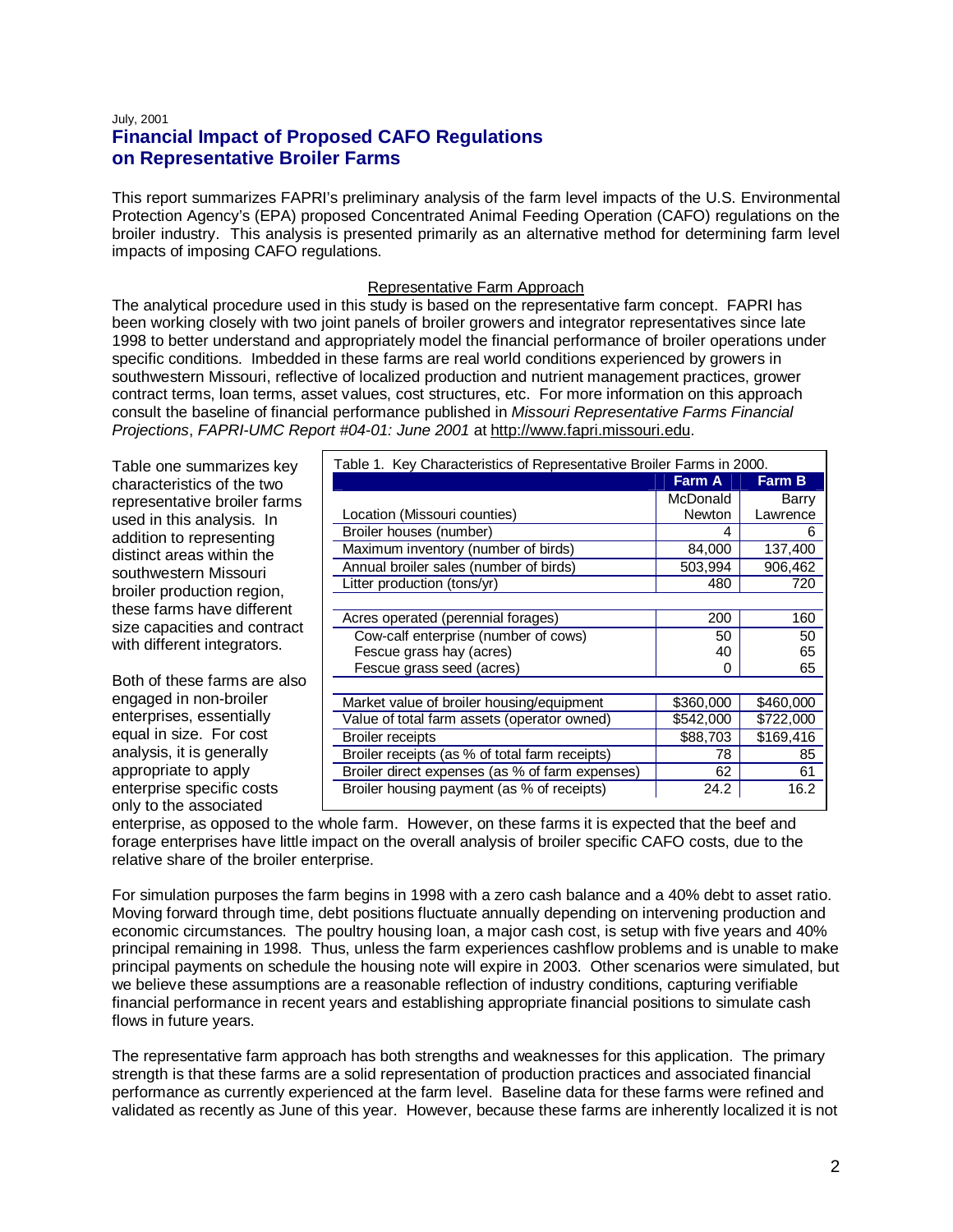appropriate to use this analysis to make sweeping conclusions about the financial performance of the industry on a vastly wider scale, with or without CAFO regulations. Similarly, this analysis is unable to address regional impacts that are likely to occur as a result of these regulations—in particular, potentially substantial costs of dealing with nutrient spreading limitations.

This approach does not incorporate any aggregate supply, demand or price impacts that might occur through time as a result of higher costs in the livestock and poultry feeding industry. Nor does it consider the impacts of CAFO regulations on grower-integrator contract arrangements.

## CAFO Cost Estimates

Unlike EPA's annualized cost approach, FAPRI sorted compliance costs into two broad categories: 1) Initial, one-time costs for new purchases and/or construction, and 2) Annually recurring costs associated with maintenance and operation. Three year recurring costs were set to an annual average. Potential CAFO costs for these farms are shown in Table 2. These numbers represent 100% of the costs, or the maximum amount as costed by EPA for farms of this size. No costs were included for nutrient reduction via feeding strategies, as these costs are born by the integrator.

| Table 2. EPA Estimated Full Costs of CAFO Compliance on Representative<br>Farms. |          |          |               |          |  |  |
|----------------------------------------------------------------------------------|----------|----------|---------------|----------|--|--|
|                                                                                  | Farm A   |          | <b>Farm B</b> |          |  |  |
|                                                                                  | Initial  | Annual   | Initial       | Annual   |  |  |
| Cost Item                                                                        | Costs \$ | Costs \$ | Costs \$      | Costs \$ |  |  |
| <b>Nutrient Management</b>                                                       |          |          |               |          |  |  |
| Training for litter applicators                                                  | 117      | 39       | 117           | 39       |  |  |
| Operator training for permitting                                                 | 580      |          | 580           |          |  |  |
| Soil sampling equipment                                                          | 25       |          | 25            |          |  |  |
| Triennial soil sampling & testing                                                |          | 133      |               | 107      |  |  |
| Semiannual litter sampling                                                       |          | 40       |               | 50       |  |  |
| Semiannual litter testing                                                        |          | 400      |               | 560      |  |  |
| NMP development                                                                  | 1000     | 333      | 800           | 267      |  |  |
| Record keeping                                                                   |          | 880      |               | 880      |  |  |
| Spreader calibration                                                             |          | 100      |               | 100      |  |  |
| Regular inspection                                                               |          | 130      |               | 130      |  |  |
| Composter operation                                                              |          | 3,600    |               | 3,600    |  |  |
| On farm buffer, lost revenue                                                     |          | 448      |               | 358      |  |  |
| Off farm hauling, P based                                                        |          | 1,959    |               | 3,247    |  |  |
| <b>New Fixed Assets</b>                                                          |          |          |               |          |  |  |
| Dead bird composter                                                              | 7,333    |          | 11,000        |          |  |  |
| Litter storage under roof                                                        | 65,894   |          | 98,841        |          |  |  |
| Storm water diversion                                                            | 345      |          | 409           |          |  |  |
| Buffer strip establishment                                                       | 746      |          | 597           |          |  |  |
| Spreader calibration equipment                                                   | 500      |          | 500           |          |  |  |
|                                                                                  |          |          |               |          |  |  |
| <b>Totals costs</b>                                                              | \$76,540 | \$8,062  | \$112,869     | \$9,388  |  |  |
| Cash downpayment (20%)                                                           | 15,308   |          | 22,574        |          |  |  |

FAPRI did not attempt to re-estimate the engineering costs as itemized by EPA in the Cost Methodology Report for Swine and Poultry Sectors, EPA-821-R-01- 018. We did, however, discuss each EPA cost item with the representative farm panels. With two notable exceptions, the panels indicated that the itemized costs estimates were conservative, particularly for new construction projects.

The first exception is EPA's lack of cost accounting for handling litter twice. With no onfarm storage litter is moved direct from the broiler house to the field. Pre-application storage as suggested by the proposed regulation then creates an additional

hauling step. Cash costs quoted for loading, hauling, and stacking litter are equivalent to \$5 per ton for short hauls (less than one mile) in 6 ton loads, or \$600 per house. This activity is contracted by the growers. Rates are reportedly the same whether clean-out is from a broiler house or from stockpile. While EPA did not include this additional cost, it was also noted that the agency apparently did not credit the farm with a return for the nutrient content of the litter. This amount varies according to the panels. The costing procedure used by EPA and FAPRI effectively makes the additional hauling costs equal to the litter credit with a net zero impact.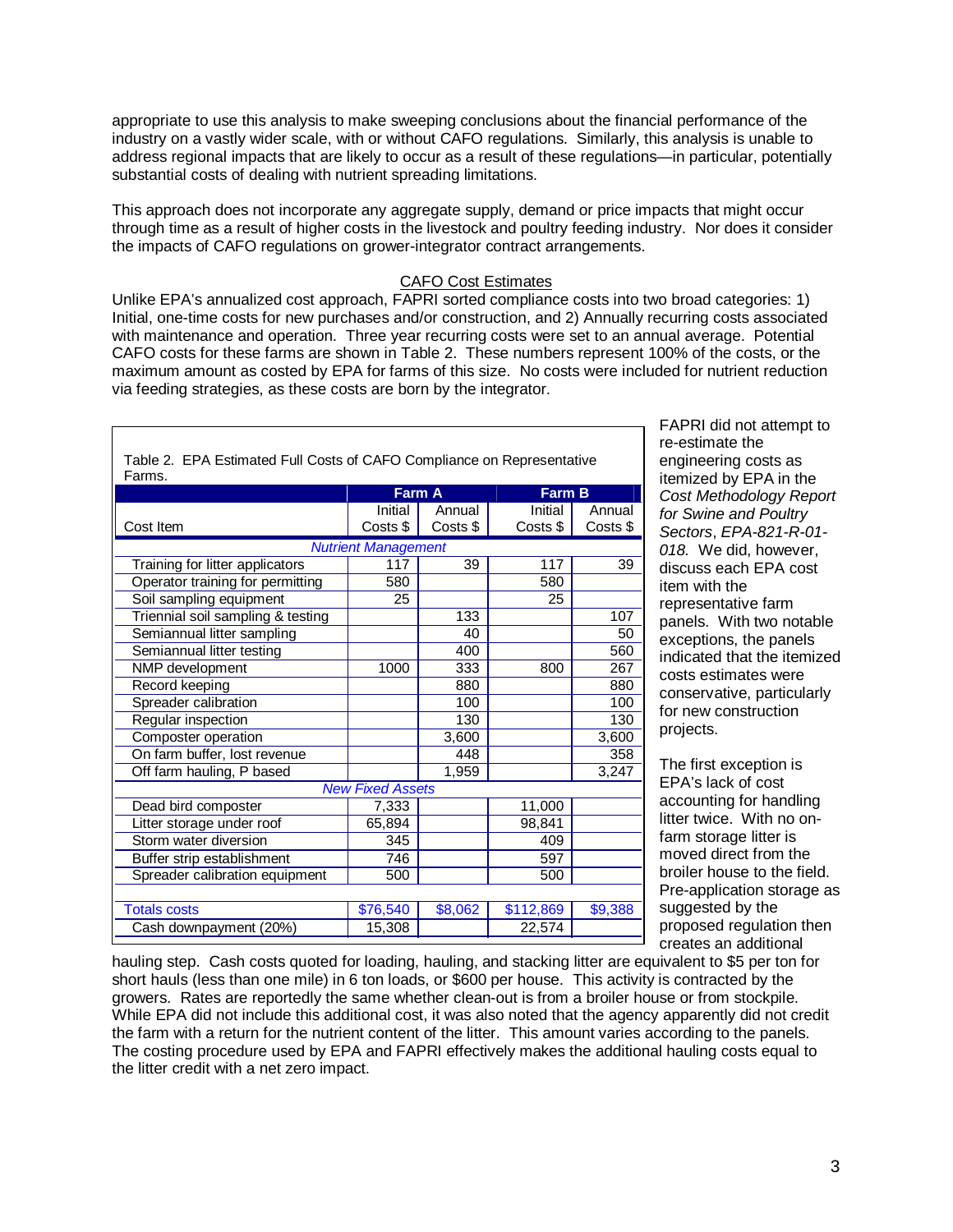Secondly, the panels believe that EPA's estimates of litter production and nutrient concentration of litter for the cost models are dramatically over estimated. However, there is a problem with communication/ interpretation in this regard. FAPRI was unable to duplicate EPA's quantification of these important cost variables from the available documentation. Therefore, we developed nutrient budgets based on knowledge of the farms, published manure characteristics for planning purposes and consultation with professional agricultural engineers. (Major references included MidWest Plan Service Manure Characteristics, MWPS-18, 2000 and the Agricultural Waste Management Field Handbook, USDA-NRCS, 1992). Obviously, nutrient concentration determination is a major factor in deciding the amount of additional costs to apply litter on a phosphorus basis rather than on an nitrogen basis. Missouri farms generally apply litter according to the conservative management approach of 100 lbs of nitrogen per acre.

For the FAPRI analysis, the full costs as estimated by EPA were adjusted downward to correspond with the practices of the growers—approximately equal to onehalf of the full costs and so designated. See Table 3. (The full costs analysis is also shown in the results below as a benchmark for potential impact.)

| Table 3. CAFO Costs Imposed on<br>Representative Broiler Farms (Half). |               |               |  |  |
|------------------------------------------------------------------------|---------------|---------------|--|--|
|                                                                        | <b>Farm A</b> | <b>Farm B</b> |  |  |
| Initial costs (2003)                                                   | 39,156        | 56,943        |  |  |
| Cash downpayment                                                       | 7,831         | 11,389        |  |  |
| 5 Year, P&I payment                                                    | 8,053         | 11,712        |  |  |
| Annual, recurring costs                                                | 4,014         | 5,379         |  |  |

The rationale for using the "half" costs rates comes from information provided by the panels. For example, they

reported that virtually all growers currently use dead-bird composters, but a minority use stacking sheds for litter storage. However, the composting and storage facilities in place are undersized in most cases and expansion is likely to be required as part of CAFO compliance. Although some site-specific adjustments may be required, growers also indicated that buffer strips are currently in place and spreading practices use a set-back from surface and groundwater access points. Thus, no costs were included in the FAPRI analysis for buffer establishment or lost revenue. Growers are at various stages of developing nutrient management plans, thus this item was costed at 100% of EPA rates. The "half" costs rates also assume that litter is spread according to  $P_2O_5$  removal rates, and excess litter is hauled 50 miles.

In addition to proper dollar cost accounting, we believe that consideration of cashflow timing is critical for determining the financial impact of additional cost imposition on a farm business. Unlike EPA's cost annualization approach, initial investment costs were setup on an intermediate term loan mirroring local financing conditions. Terms used were 20% downpayment at 9% interest for 5 years. CAFO costs were assumed to be imposed beginning in 2003.

### Simulation Results

Summary results of imposing CAFO costs on the two representative farms are presented below. By way of definitions, net cash farm income (NCFI) is total cash receipts from farm product sales minus all cash farm expenses. NCFI is used to make scheduled principal payments on all loans, pay taxes, pay for scheduled machinery replacements (not depreciation) and pay modest family living expenses. Ending cash reserve (ECR) is the total cash on hand at the end of the year. It is the cash residual accumulated since 1998 after cash farm expenses, principal payments, taxes, replacements, and family living. Cash reserve, if any, is used to offset annual cash deficits. The farm's (in)ability to build cash over time is a primary indicator of financial health in this analysis.

Table 4 compares compliance costs. Costs relative to receipts are essentially equal for these two farms of different size capacities. Although the magnitude of costs is less for the smaller farm, the amount is a substantially larger share of this farm's net cash income.

| Table 4. Compliance Costs as Share of Income and Expenses.       |          |          |  |
|------------------------------------------------------------------|----------|----------|--|
| <b>CAFO Costs Incurred First</b><br><b>5 Years of Compliance</b> | Farm A   | Farm B   |  |
| Total CAFO costs for period                                      | \$68,166 | \$96,844 |  |
| as percent of period receipts                                    | 9.0%     | 9.1%     |  |
| as percent of period expenses                                    | 6.1%     | 18.4%    |  |
| as percent of period net cash income                             | 34.6%    | 17.9%    |  |
|                                                                  |          |          |  |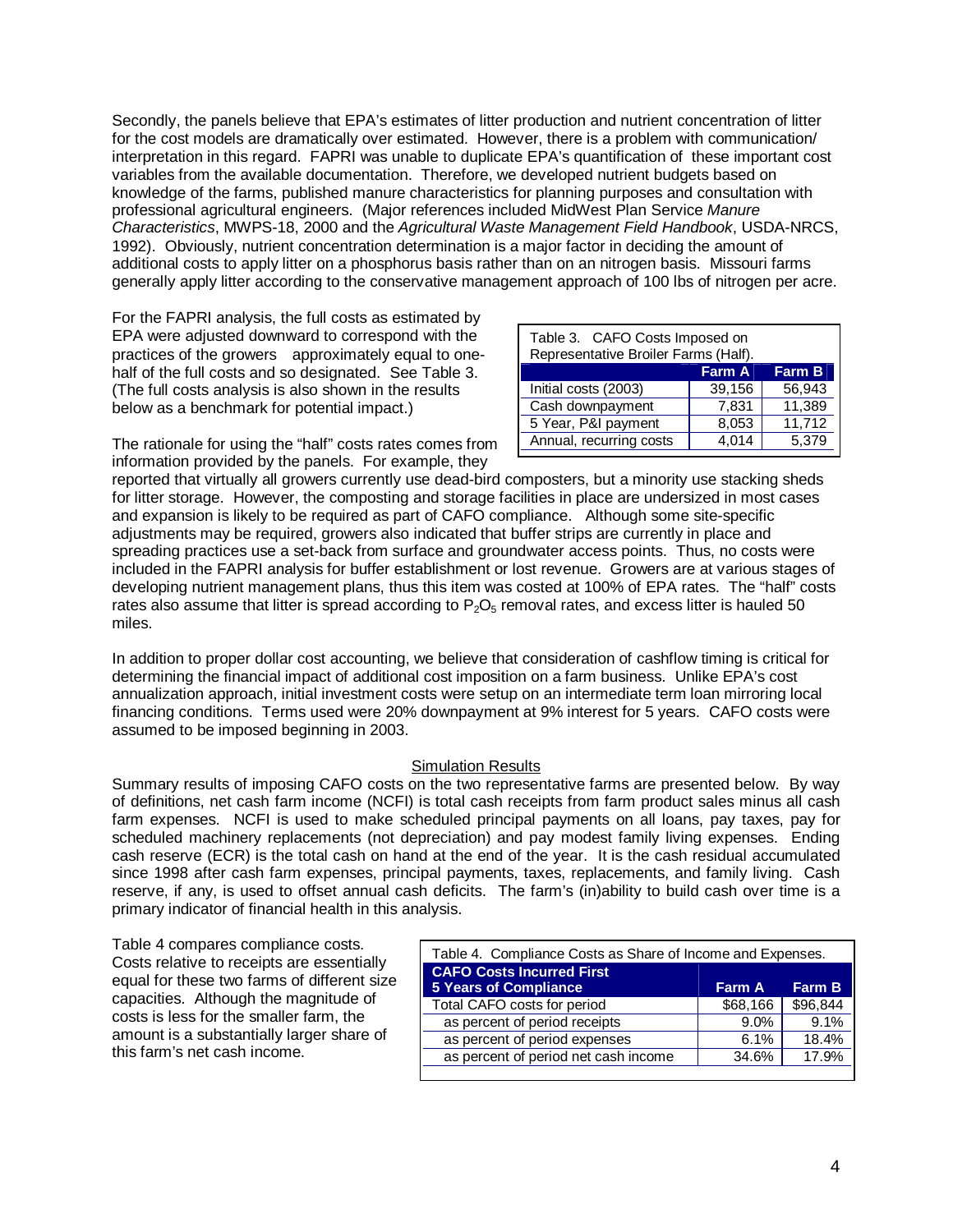

Relative to the baseline, CAFO costs (half) reduce annual NCFI by an average of \$8,870 for the period 2003-2007, or 18.5 percent. In the year of the downpayment, NCFI drops 30 percent.



Baseline cash reserves decline on this farm until the year 2002 when the poultry building loan is paid off. However, under the assumptions in this analysis this farm will not recover from its negative cash position without an external cash infusion. CAFO compliance costs only cement this projection, leaving the farm with \$43,560 of additional debt. (Assumes farm pays family living and has no other source of income).



For farm B, CAFO costs (half) decrease NCFI by an average of \$11,750 from 2003 to 2007. This is a 9.8 percent annual reduction. In the first year of implementation, net cash income declines by 18.3 percent.



In 2003, the base farm begins to pay back loans created to cover cash deficits in the previous years due to the financial burden of the housing loan. The baseline farm is generating positive cash reserves by 2005. CAFO costs (half) pull down the annual growth rate in reserves and postpone positive accumulation. By the end of the period when the CAFO loan is set to expire, the farm is building a cash cushion, but has \$79,000 less in reserve as a result of CAFO regulations.